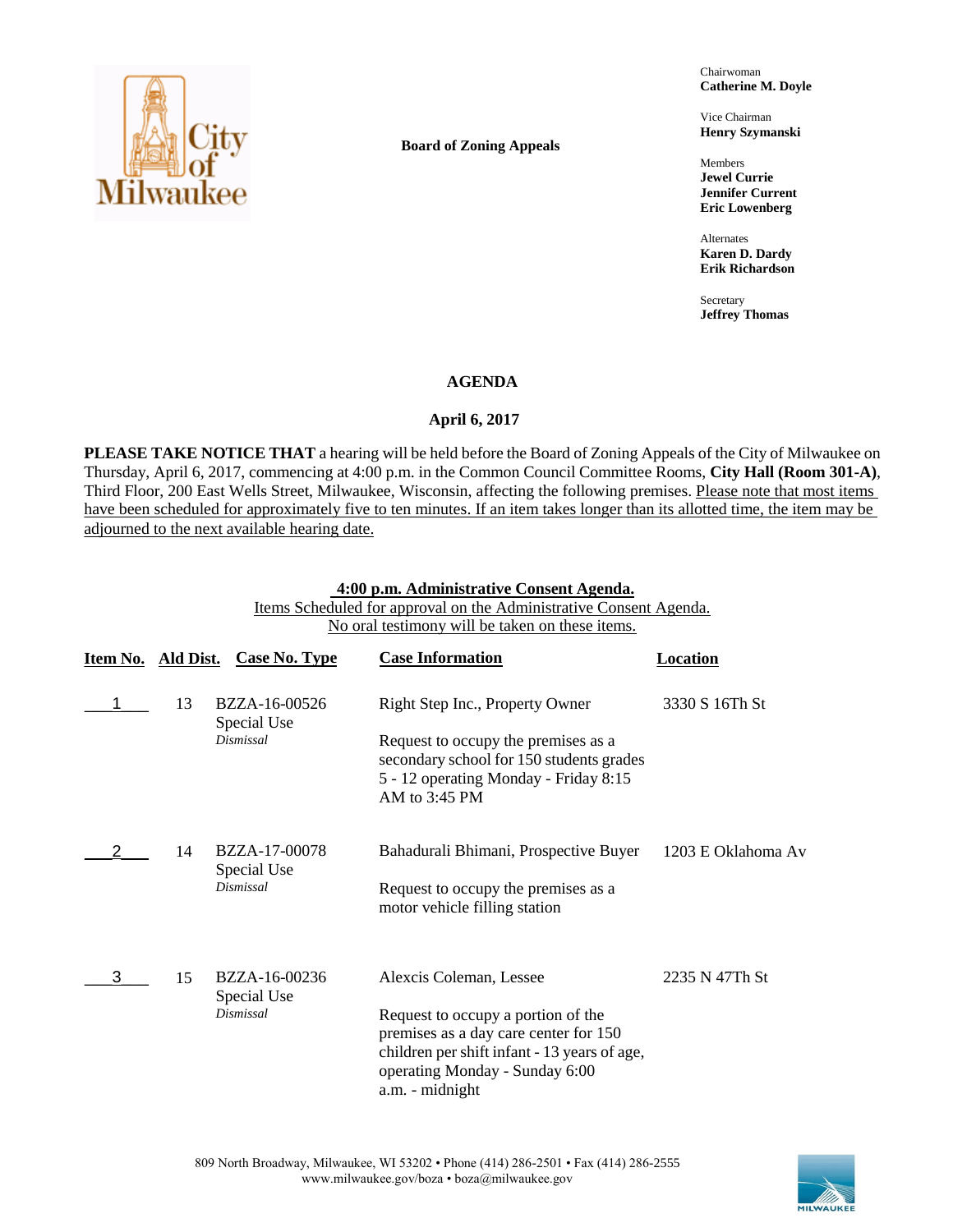|   |    | <u>Item No. Ald Dist. Case No. Type</u>                   | <b>Case Information</b>                                                                                                                                                                                                                                                                                                                                                                                                                                       | <b>Location</b>   |
|---|----|-----------------------------------------------------------|---------------------------------------------------------------------------------------------------------------------------------------------------------------------------------------------------------------------------------------------------------------------------------------------------------------------------------------------------------------------------------------------------------------------------------------------------------------|-------------------|
|   |    |                                                           | 4:00 p.m. Administrative Consent Agenda (continued)<br>Items Scheduled for approval on the Administrative Consent Agenda.<br>No oral testimony will be taken on these items.                                                                                                                                                                                                                                                                                  |                   |
| 4 | 4  | BZZA-17-00099<br><b>Dimensional Variance</b><br>Dismissal | Cedar Square, LLC, Property Owner<br>Request to continue occupying the<br>premises as a permitted rooming house<br>that does not meet the minimum required<br>parking spaces (submitted in<br>conjunction with 1414 W. Kilbourn Av.)                                                                                                                                                                                                                          | 903 N 14Th St 100 |
|   |    |                                                           | 4:00 p.m. Consent Agenda.<br>Items Scheduled for approval on the Consent Agenda.<br>No oral testimony will be taken on these items.<br>If there are any objections to these approvals, please make them known to the Board office in writing at least 24 hours prior to the time of the hearing.<br>If written objections to these approvals are received, the item will not be approved and will be held for a public hearing to allow additional testimony. |                   |
| 5 | 10 | BZZA-17-00044<br>Special Use                              | Rita Lee, Lessee<br>Request to occupy the premises as a<br>social service facility                                                                                                                                                                                                                                                                                                                                                                            | 7113 W Capitol Dr |
| 6 | 12 | BZZA-17-00057<br><b>Dimensional Variance</b>              | Theodore Tsitiridis, Property Owner<br>Request to allow a fence that exceeds the<br>maximum allowed height and does not<br>allow for the required vision triangle                                                                                                                                                                                                                                                                                             | 1561 S Muskego Av |
|   | 14 | BZZA-17-00060<br><b>Dimensional Variance</b>              | Dennis Blohowiak, Property Owner<br>Request to construct an addition to the<br>existing garage that exceeds the<br>maximum allowed lot coverage (allowed<br>540 sq.ft./ proposed 728 sq.ft.)                                                                                                                                                                                                                                                                  | 2727 S Greeley St |

# **Board of Zoning Appeals, Hearing on Thursday, April 6, 2017**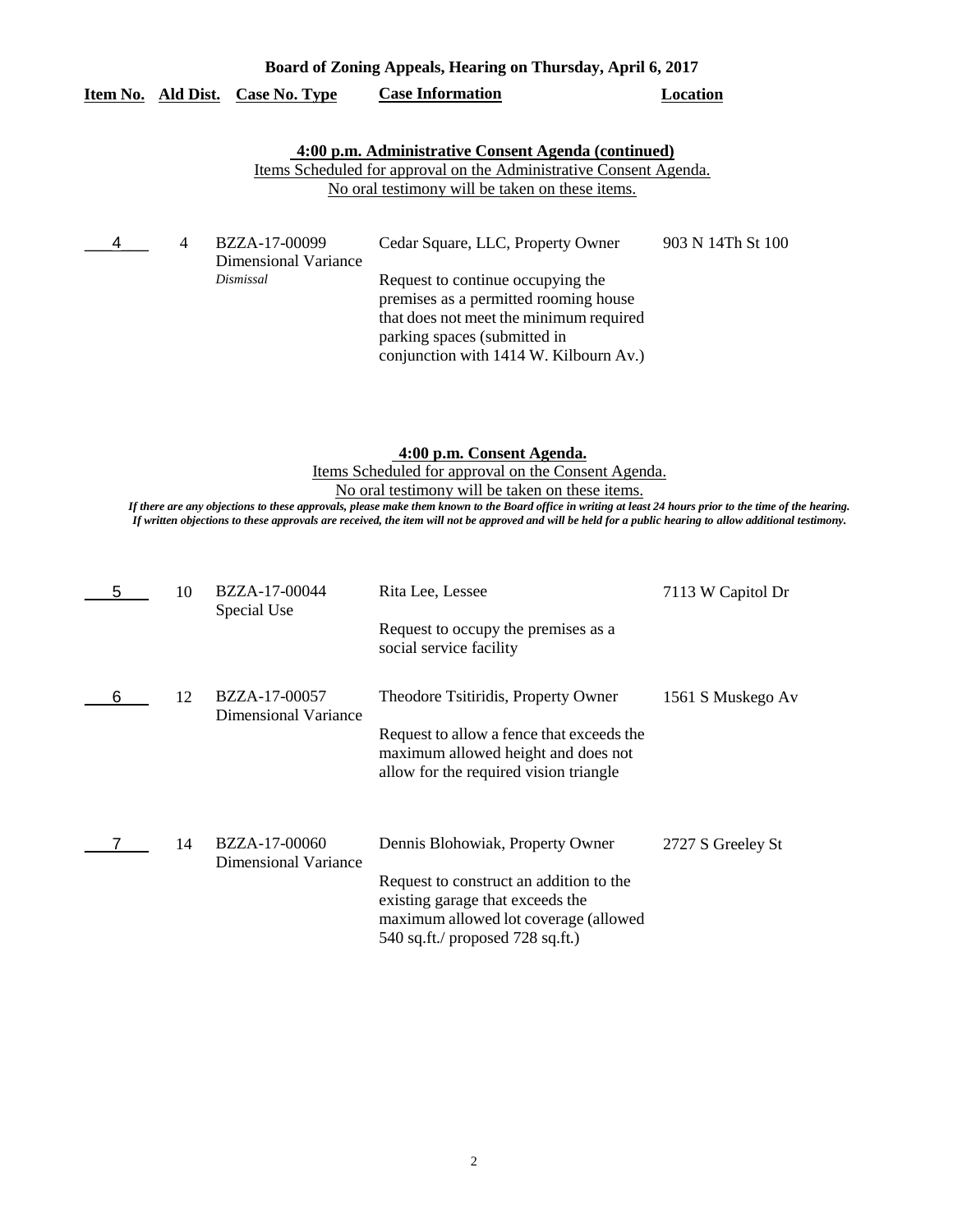|                                                                                                                                                                                                                                                                                                                                                                                                                                                                          |    | <u>Item No. Ald Dist. Case No. Type</u> | <b>Case Information</b>                                                                                                                                                                                                                                                                                        | <b>Location</b>    |  |
|--------------------------------------------------------------------------------------------------------------------------------------------------------------------------------------------------------------------------------------------------------------------------------------------------------------------------------------------------------------------------------------------------------------------------------------------------------------------------|----|-----------------------------------------|----------------------------------------------------------------------------------------------------------------------------------------------------------------------------------------------------------------------------------------------------------------------------------------------------------------|--------------------|--|
| 4:00 p.m. Consent Agenda (continued)<br>Items Scheduled for approval on the Consent Agenda.<br>No oral testimony will be taken on these items.<br>If there are any objections to these approvals, please make them known to the Board office in writing at least 24 hours prior to the time of the hearing.<br>If written objections to these approvals are received, the item will not be approved and will be held for a public hearing to allow additional testimony. |    |                                         |                                                                                                                                                                                                                                                                                                                |                    |  |
| 8                                                                                                                                                                                                                                                                                                                                                                                                                                                                        | 15 | BZZA-17-00062<br>Special Use            | Greater Galilee Missionary Baptist<br>Church, Property Owner<br>Request to construct an addition and<br>occupy the premises as a religious<br>assembly hall (permitted) community<br>center, adult day care, and social service<br>facility                                                                    | 2432 N Teutonia Av |  |
| 9                                                                                                                                                                                                                                                                                                                                                                                                                                                                        | 15 | BZZA-17-00052<br>Special Use            | Child Development Resources and<br>Management LLC, Lessee<br>Request to increase hours of operation<br>from Monday - Friday 6:00 a.m. - 6:00<br>p.m. to Monday - Sunday 6:00 a.m.<br>midnight and continue occupying the<br>premises as a day care center for 25<br>children per shift infant - 12 yrs. of age | 2101 N 48Th St     |  |
| 10                                                                                                                                                                                                                                                                                                                                                                                                                                                                       | 1  | BZZA-17-00051<br>Special Use            | Tameka Lockett, Lessee<br>Request to continue occupying the<br>premises as a fast-food / carry-out<br>restaurant                                                                                                                                                                                               | 2729 W Atkinson Av |  |
| 11                                                                                                                                                                                                                                                                                                                                                                                                                                                                       | 1  | BZZA-17-00054<br>Special Use            | Rajmaninder Sangha, Property Owner<br>Request to continue occupying the<br>premises as a motor vehicle filling<br>station                                                                                                                                                                                      | 4928 W Villard Av  |  |
| 12                                                                                                                                                                                                                                                                                                                                                                                                                                                                       | 3  | BZZA-17-00050<br>Special Use            | Forman-Smyser Family LLC, Property<br>Owner<br>Request to continue occupying the<br>premises as a bank with a drive-through                                                                                                                                                                                    | 1930 E North Av    |  |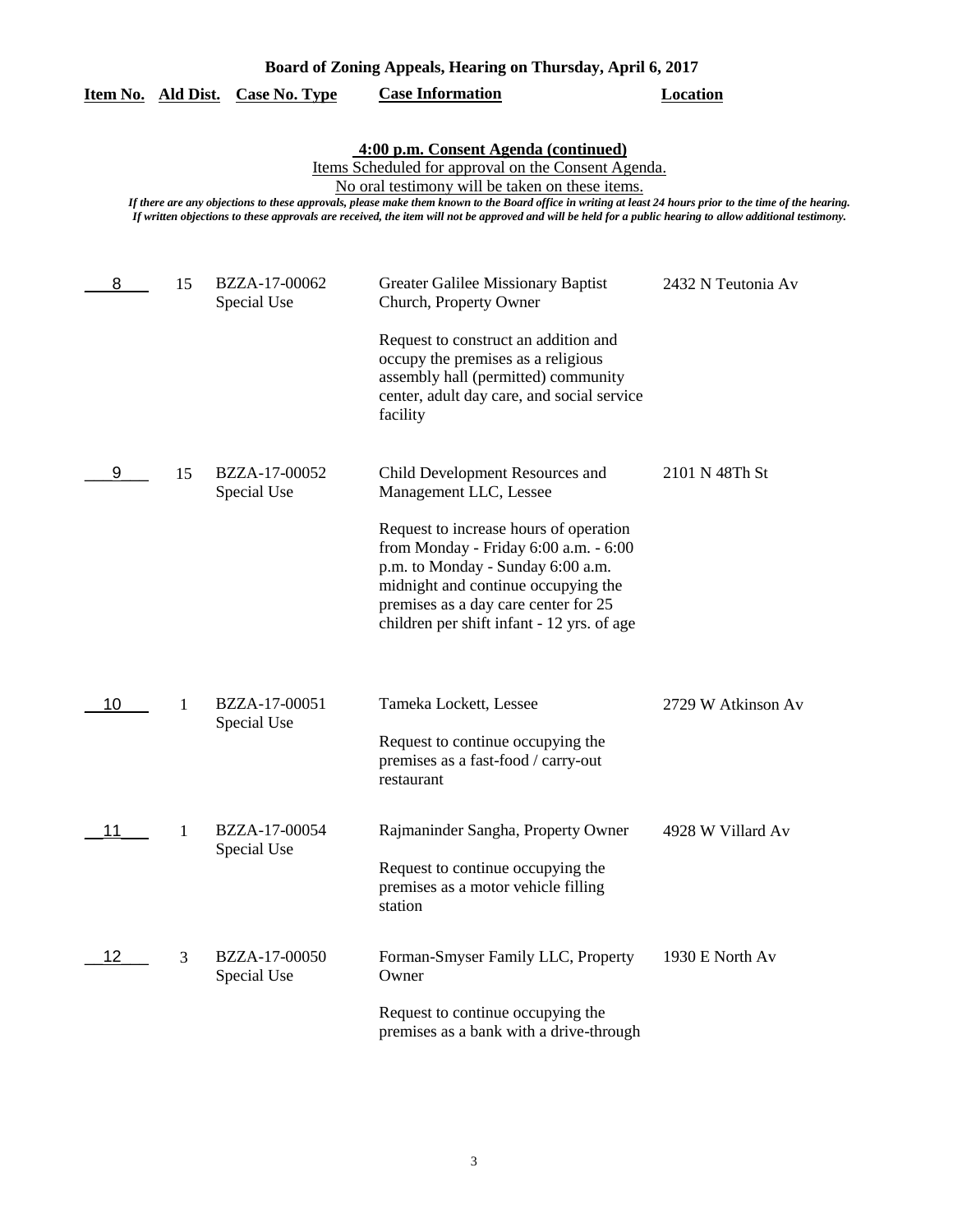| Board of Zoning Appeals, Hearing on Thursday, April 6, 2017 |  |  |
|-------------------------------------------------------------|--|--|
|                                                             |  |  |

|  |  | Item No. Ald Dist. Case No. Type | <b>Case Information</b> | Location |
|--|--|----------------------------------|-------------------------|----------|
|--|--|----------------------------------|-------------------------|----------|

### **4:00 p.m. Consent Agenda (continued)**

Items Scheduled for approval on the Consent Agenda.

No oral testimony will be taken on these items.

*If there are any objections to these approvals, please make them known to the Board office in writing at least 24 hours prior to the time of the hearing. If written objections to these approvals are received, the item will not be approved and will be held for a public hearing to allow additional testimony.*

| 13 | 3              | BZZA-17-00027<br>Special Use | 1815 Arlington LLC, Prospective Buyer                                                                                                                                                                                                                                                                                   | 1815 N Arlington Pl        |
|----|----------------|------------------------------|-------------------------------------------------------------------------------------------------------------------------------------------------------------------------------------------------------------------------------------------------------------------------------------------------------------------------|----------------------------|
|    |                |                              | Request to construct and occupy two<br>principle residential buildings                                                                                                                                                                                                                                                  |                            |
| 14 | $\overline{4}$ | BZZA-17-00063<br>Special Use | City of Milwaukee Business<br>Improvement District #2, Lessee                                                                                                                                                                                                                                                           | 444 N 3Rd St               |
|    |                |                              | Request to continue occupying the<br>premises as a principle use parking lot                                                                                                                                                                                                                                            |                            |
| 15 | 4              | BZZA-17-00047<br>Special Use | Qazex Investments LLC, Property<br>Owner                                                                                                                                                                                                                                                                                | 840 N Plankinton Av        |
|    |                |                              | Request to continue occupying the<br>premises as a general office                                                                                                                                                                                                                                                       |                            |
| 16 | 4              | BZZA-17-00058<br>Special Use | The Gathering of S.E. WI, Inc., Lessee                                                                                                                                                                                                                                                                                  | 1015 N 9Th St              |
|    |                |                              | Request to occupy a portion of the<br>premises as a social service facility                                                                                                                                                                                                                                             |                            |
| 17 | $\overline{4}$ | BZZA-17-00070<br>Special Use | Fresenius Medical Care, Lessee                                                                                                                                                                                                                                                                                          | 275 W Wisconsin Av 1       |
|    |                |                              | Request to occupy a portion of the<br>premises as a medical office (dialysis<br>clinic)                                                                                                                                                                                                                                 |                            |
| 18 | 6              | BZZA-17-00042<br>Special Use | Megan Martin, Lessee                                                                                                                                                                                                                                                                                                    | 2044 N Martin L King Jr Dr |
|    |                |                              | Request to continue occupying the<br>premises as a school for 36 students<br>K4-K5 grades, operating<br>Monday - Friday 7:35 a.m. - 2:45 p.m.<br>and a day care center for 70 children<br>infant to 12 years of age, operating<br>Monday - Friday 6:00 a.m. - 11:00 p.m<br>(the 36 students will be part of that total) |                            |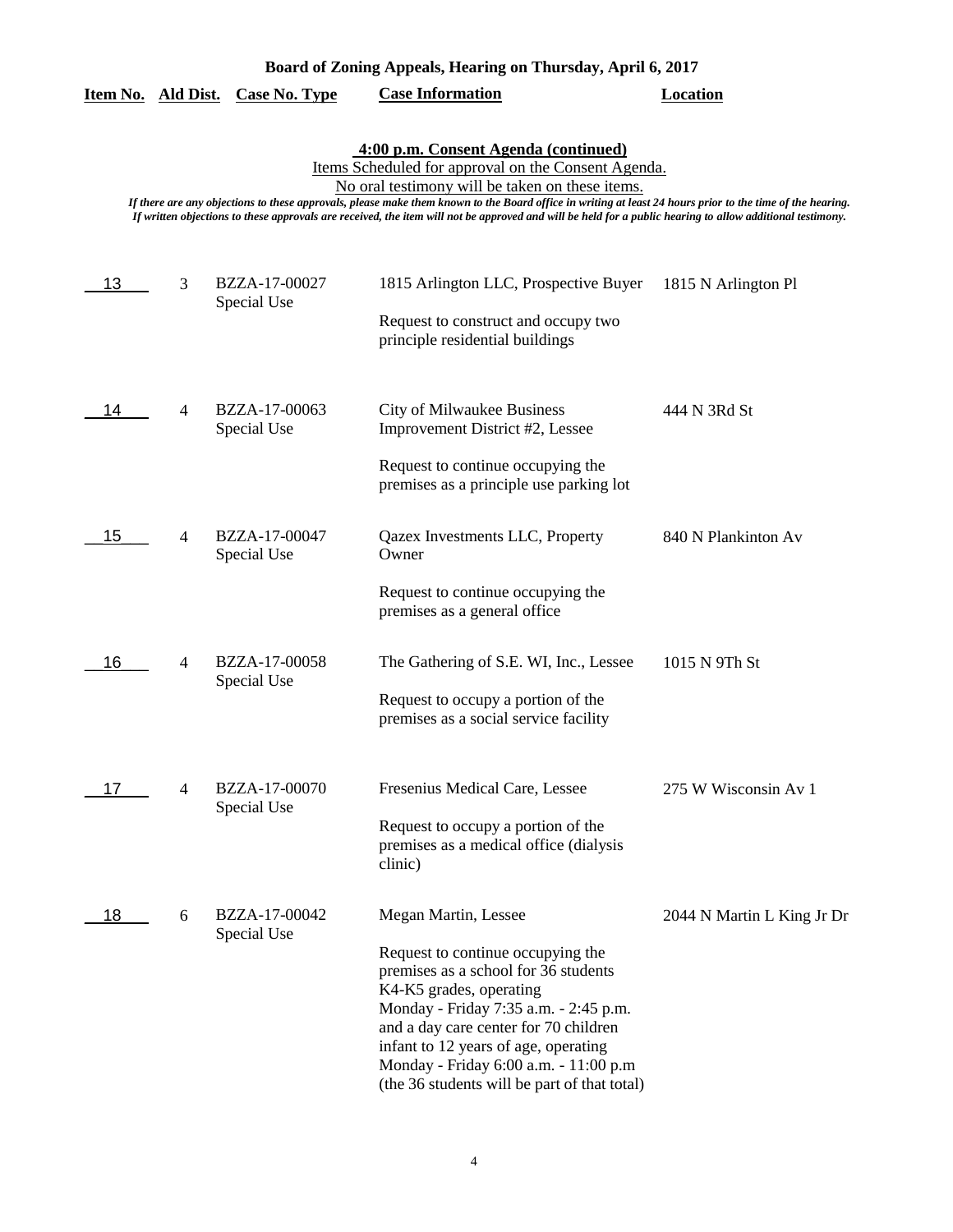| Board of Zoning Appeals, Hearing on Thursday, April 6, 2017 |  |  |
|-------------------------------------------------------------|--|--|
|                                                             |  |  |

|  |  | Item No. Ald Dist. Case No. Type | <b>Case Information</b> | Location |
|--|--|----------------------------------|-------------------------|----------|
|--|--|----------------------------------|-------------------------|----------|

**4:00 p.m. Consent Agenda (continued)**

Items Scheduled for approval on the Consent Agenda.

No oral testimony will be taken on these items.

*If there are any objections to these approvals, please make them known to the Board office in writing at least 24 hours prior to the time of the hearing. If written objections to these approvals are received, the item will not be approved and will be held for a public hearing to allow additional testimony.*

| 19 | $\tau$ | BZZA-17-00049<br>Special Use  | Spiritual Warfare Ministries, Inc.,<br>Lessee                                                                                              | 3500 N Sherman Bl     |
|----|--------|-------------------------------|--------------------------------------------------------------------------------------------------------------------------------------------|-----------------------|
|    |        |                               | Request to continue occupying a portion<br>of the premises as a religious assembly<br>hall                                                 |                       |
| 20 | 7      | BZZA-17-00079<br>Special Use  | Ansar Hasan, Property Owner<br>Request to continue occupying the<br>premises as a motor vehicle filling<br>station                         | 4301 W Fond Du Lac Av |
| 21 | $\tau$ | BZZA-17-00064<br>Special Use  | Bennie Allen, Sr., Property Owner<br>Request to occupy a portion of the<br>premises as a social service facility                           | 2480 W Locust St      |
| 22 | 8      | BZZA-17-00066<br>Special Use  | David Samuel, Property Owner<br>Request to continue occupying the<br>premises as a motor vehicle repair<br>facility and body shop          | 2128 W National Av    |
| 23 | 8      | BZZA-17-00048<br>Use Variance | Israel Eligio, Property Owner<br>Request to occupy the premises as a<br>single family dwelling                                             | 3324 W Pabst Av       |
| 24 | 9      | BZZA-17-00055<br>Special Use  | John Befus, Prospective Buyer<br>Request to occupy the premises as a<br>freight truck terminal and a light motor<br>vehicle sales facility | 7720 N 81St St        |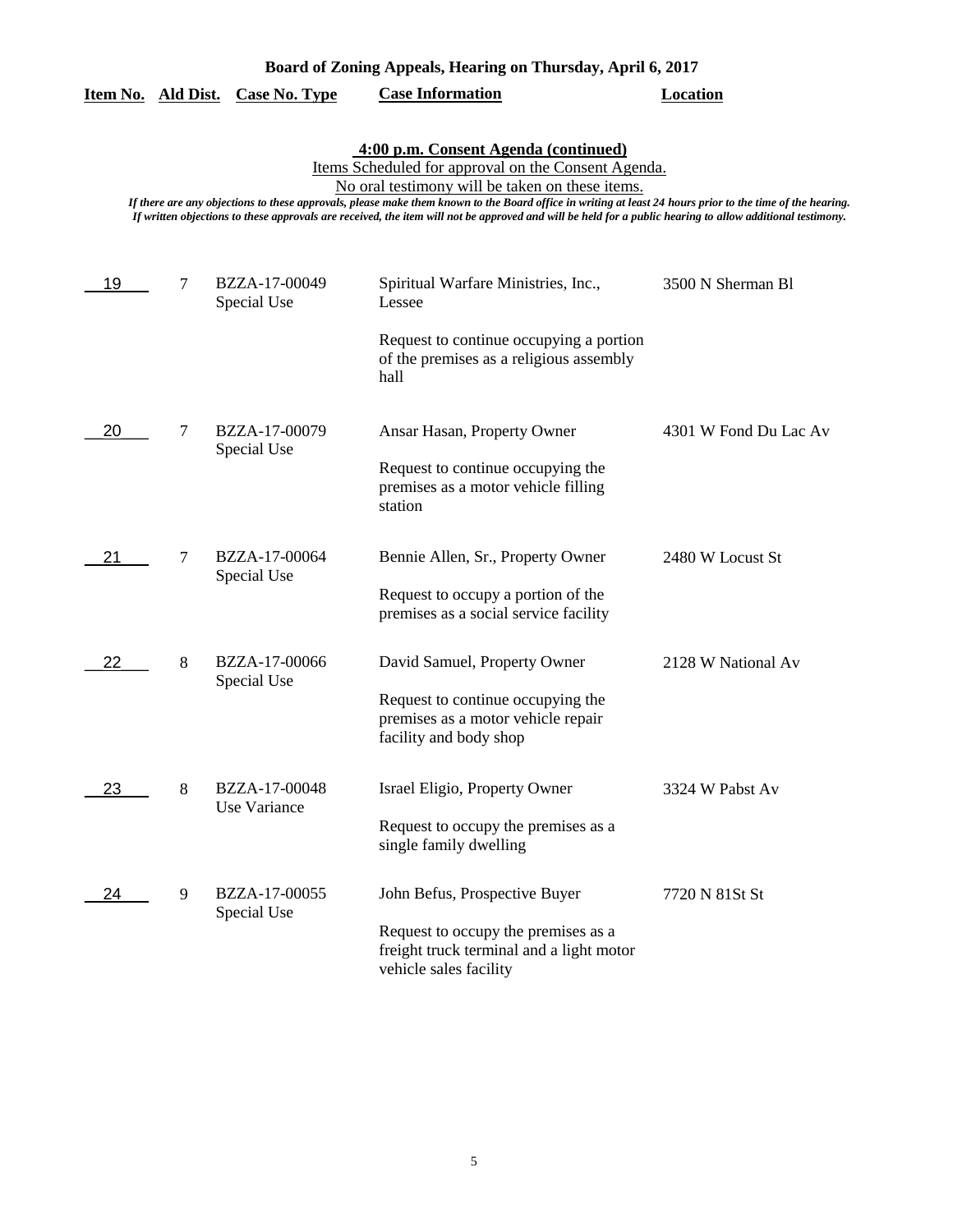| Board of Zoning Appeals, Hearing on Thursday, April 6, 2017 |           |                                                        |                                                                                                                                                                                                                                                                    |                        |  |
|-------------------------------------------------------------|-----------|--------------------------------------------------------|--------------------------------------------------------------------------------------------------------------------------------------------------------------------------------------------------------------------------------------------------------------------|------------------------|--|
| <u>Item No.</u>                                             | Ald Dist. | <b>Case No. Type</b>                                   | <b>Case Information</b>                                                                                                                                                                                                                                            | <b>Location</b>        |  |
|                                                             |           |                                                        | 4:15 p.m. Public Hearings.<br>Please note that each item scheduled for a public hearing has been scheduled for approximately five to ten minutes.<br>If an item takes longer than its allotted time, the item may be adjourned to the next available hearing date. |                        |  |
| 25                                                          | 11        | BZZA-17-00045<br>Dimensional Variance,<br>Use Variance | Salim Shelleh, Lessee<br>Request to continue occupying the<br>premises as a light motor vehicle<br>outdoor storage facility that does not<br>meet the minimum required landscaping                                                                                 | 2741 S 34Th St         |  |
| 26                                                          | 12        | BZZA-16-00158<br>Special Use                           | Tender Car Auto Sales, LLC, Property<br>Owner<br>Request to continue occupying the<br>premises as a motor vehicle sales and<br>repair facility, body shop, and car wash                                                                                            | 1825 S Kinnickinnic Av |  |
| 27                                                          | 12        | BZZA-17-00106<br>Special Use                           | Tender Car Auto Sales, LLC, Property<br>Owner<br>Request to occupy the premises as a<br>motor vehicle sales and repair facility<br>and body shop                                                                                                                   | 1803 S Kinnickinnic Av |  |
| 28                                                          | 12        | BZZA-16-00523<br>Special Use                           | Jon Petrie, Property Owner<br>Request to add a motor vehicle body<br>shop to the previously Board approved<br>motor vehicle sales and repair facility                                                                                                              | 1800 S 1st St          |  |
| 29                                                          | 12        | BZZA-17-00004<br>Special Use                           | Cruz Acosta Gonzalez, Property Owner<br>Request to occupy the premises as a<br>motor vehicle repair facility                                                                                                                                                       | 902 W Bruce St         |  |
| 30                                                          | 15        | BZZA-17-00075<br><b>Dimensional Variance</b>           | Milwaukee Habitat for Humanity,<br><b>Property Owner</b><br>Request to construct a garage that does<br>not meet the minimum side street<br>setback (required 11 ft. / proposed 2 ft.)                                                                              | 2203 N 42Nd St         |  |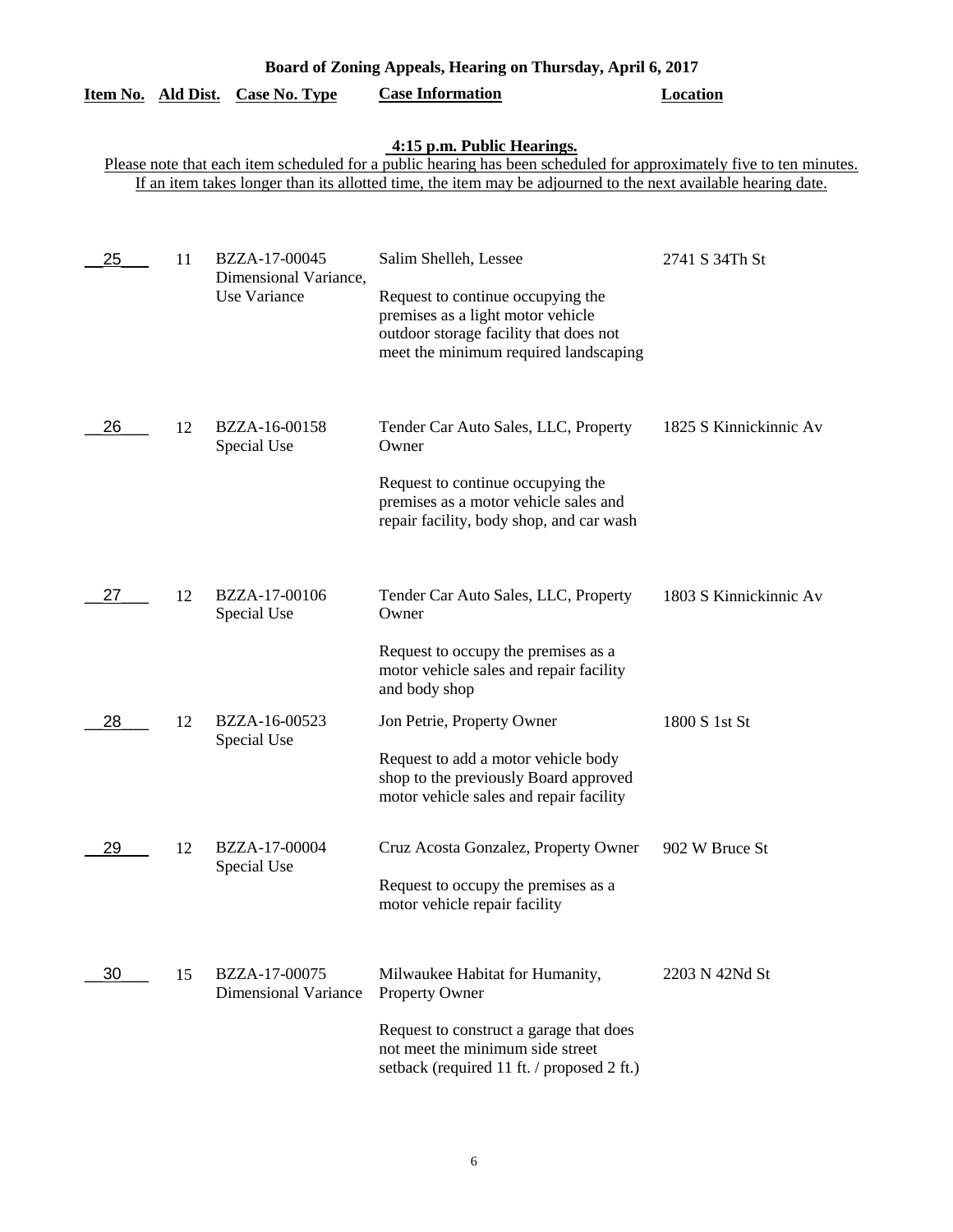| Board of Zoning Appeals, Hearing on Thursday, April 6, 2017 |                                                                                                                                                                                                                                                                               |                                                       |                                                                                                                                                                                                              |                  |  |  |  |
|-------------------------------------------------------------|-------------------------------------------------------------------------------------------------------------------------------------------------------------------------------------------------------------------------------------------------------------------------------|-------------------------------------------------------|--------------------------------------------------------------------------------------------------------------------------------------------------------------------------------------------------------------|------------------|--|--|--|
|                                                             |                                                                                                                                                                                                                                                                               | Item No. Ald Dist. Case No. Type                      | <b>Case Information</b>                                                                                                                                                                                      | <b>Location</b>  |  |  |  |
|                                                             | 4:15 p.m. Public Hearings (continued)<br>Please note that each item scheduled for a public hearing has been scheduled for approximately five to ten minutes.<br>If an item takes longer than its allotted time, the item may be adjourned to the next available hearing date. |                                                       |                                                                                                                                                                                                              |                  |  |  |  |
| 31                                                          | 15                                                                                                                                                                                                                                                                            | BZZA-17-00073<br>Dimensional Variance,<br>Special Use | MacCanon Brown Homeless Sanctuary,<br>Inc., Property Owner<br>Request to occupy the premises as a<br>community center and social service<br>facility with wall signs that exceed the<br>maximum allowed area | 2461 W Center St |  |  |  |
| 32                                                          | 15                                                                                                                                                                                                                                                                            | BZZA-17-00013<br>Special Use                          | Chakoia Morehouse-Hardin, Property<br>Owner<br>Request to occupy the premises as a 24<br>hour family day care home for 8<br>children, infant through 12 years of age,<br>operating Monday - Sunday           | 2014 N 28Th St   |  |  |  |
| 33                                                          | 15                                                                                                                                                                                                                                                                            | BZZA-16-00340<br>Special Use                          | Samih Musaitif, Property Owner<br>Request to occupy a portion of the<br>premises as a general retail<br>establishment                                                                                        | 2101 W Brown St  |  |  |  |

## **5:15 p.m. Public Hearings.**

Please note that each item scheduled for a public hearing has been scheduled for approximately five to ten minutes. If an item takes longer than its allotted time, the item may be adjourned to the next available hearing date.

| 34 | BZZA-17-00032 | John Sams Jr., Lessee        | 3841 W Villard Av                                                                                                                                                                                                             |                         |
|----|---------------|------------------------------|-------------------------------------------------------------------------------------------------------------------------------------------------------------------------------------------------------------------------------|-------------------------|
|    |               | Special Use                  | Request to occupy the premises as a<br>motor vehicle repair facility                                                                                                                                                          |                         |
| 35 | 2             | BZZA-17-00010                | Mohammad Amir, Property Owner                                                                                                                                                                                                 | 6001 N 77Th St          |
|    |               | Dimensional Variance         | Request to construct an addition to the<br>permitted indoor wholesale and<br>distribution facility that does not meet<br>the minimum required residential buffer<br>(addition occurring on the 7740 W.<br>Florist St. parcel) |                         |
| 36 | 2             | BZZA-17-00036<br>Special Use | Ziad Kaid, Property Owner                                                                                                                                                                                                     | 6432 W Silver Spring Dr |
|    |               |                              | Request to occupy a portion of the<br>premises as a day care center for 30<br>children per shift, operating<br>Monday - Saturday 7:30 am - 3 pm                                                                               |                         |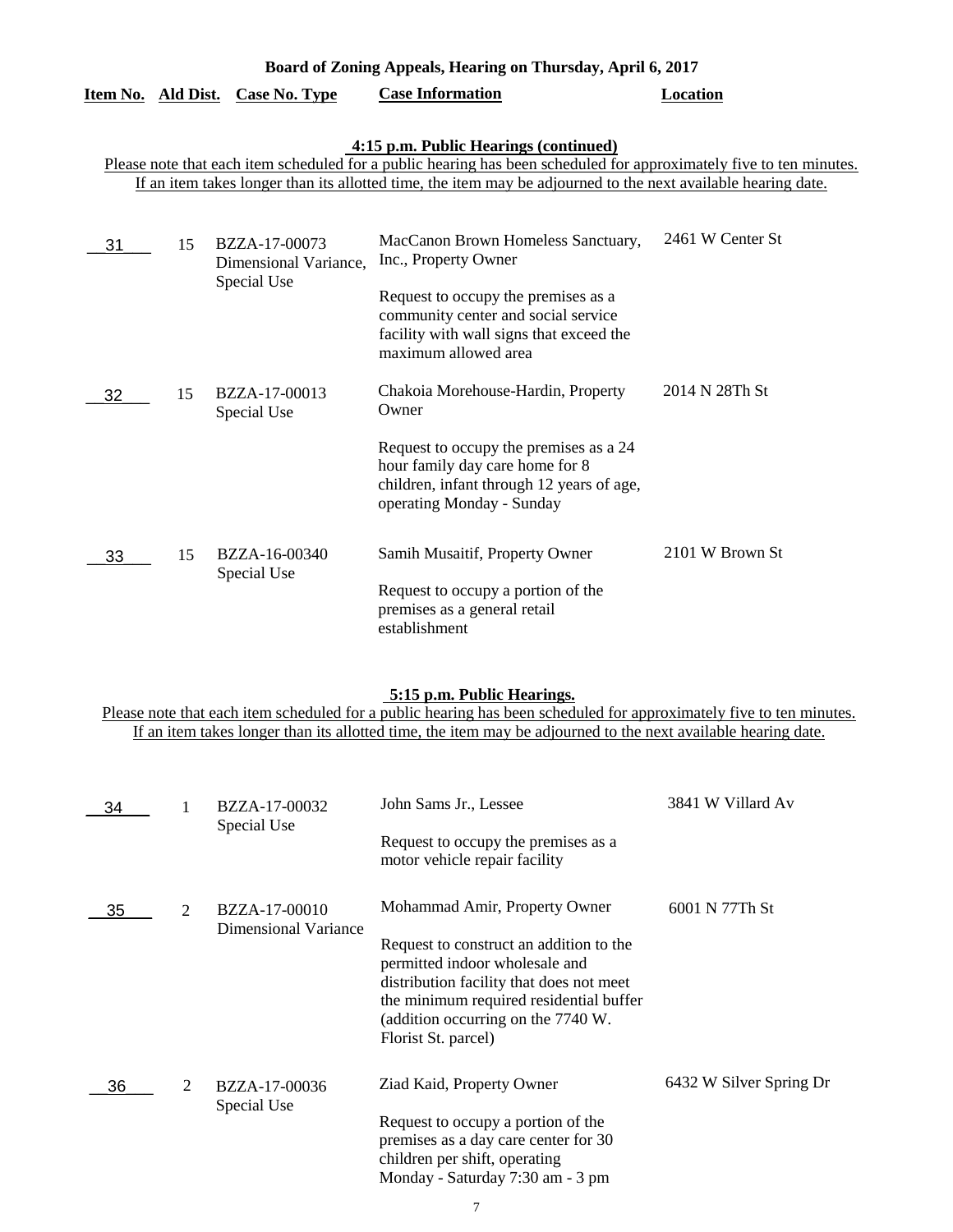|                                                                                                                                                                                                                                                                               |                | <u>Item No. Ald Dist. Case No. Type</u>      | <b>Case Information</b>                                                                                                                                                                                         | <b>Location</b>    |  |  |  |  |
|-------------------------------------------------------------------------------------------------------------------------------------------------------------------------------------------------------------------------------------------------------------------------------|----------------|----------------------------------------------|-----------------------------------------------------------------------------------------------------------------------------------------------------------------------------------------------------------------|--------------------|--|--|--|--|
| 5:15 p.m. Public Hearings (continued)<br>Please note that each item scheduled for a public hearing has been scheduled for approximately five to ten minutes.<br>If an item takes longer than its allotted time, the item may be adjourned to the next available hearing date. |                |                                              |                                                                                                                                                                                                                 |                    |  |  |  |  |
| 37                                                                                                                                                                                                                                                                            | 2              | BZZA-17-00071<br><b>Dimensional Variance</b> | KJ Condor, LLC, Property Owner<br>Request to construct a building with a<br>parking lot and occupy the premises as a<br>ground transportation service that does<br>not meet the minimum required<br>landscaping | 7111 W Mill Rd     |  |  |  |  |
| 38                                                                                                                                                                                                                                                                            | $\overline{4}$ | BZZA-17-00024<br><b>Dimensional Variance</b> | Cedar Square, LLC, Property Owner<br>Request to construct a sorority house<br>that does not meet the required east side<br>yard setback and minimum required<br>parking                                         | 1414 W Kilbourn Av |  |  |  |  |
| 39                                                                                                                                                                                                                                                                            | 4              | BZZA-17-00072<br><b>Dimensional Variance</b> | Wisconsin Center District, Property<br>Owner<br>Request to construct an addition to a<br>previously Board approved sign                                                                                         | 500 W Kilbourn Av  |  |  |  |  |
| 40                                                                                                                                                                                                                                                                            | 6              | BZZA-17-00040<br>Use Variance                | Wisconsin Community Services Inc.,<br>Lessee<br>Request to occupy the premises as a<br>large group shelter care facility for 12<br>occupants                                                                    | 3790 N 12Th St     |  |  |  |  |
| 41                                                                                                                                                                                                                                                                            | 6              | BZZA-17-00046<br>Special Use                 | Merry Kyles, Property Owner<br>Request to occupy the premises as a<br>transitional living facility                                                                                                              | 2902 N 1St St      |  |  |  |  |
| 42                                                                                                                                                                                                                                                                            | 6              | BZZA-17-00002<br>Special Use                 | The Community Warehouse, Property<br>Owner<br>Request to occupy the premises as a<br>home improvement center                                                                                                    | 324 W North Av     |  |  |  |  |

**Board of Zoning Appeals, Hearing on Thursday, April 6, 2017**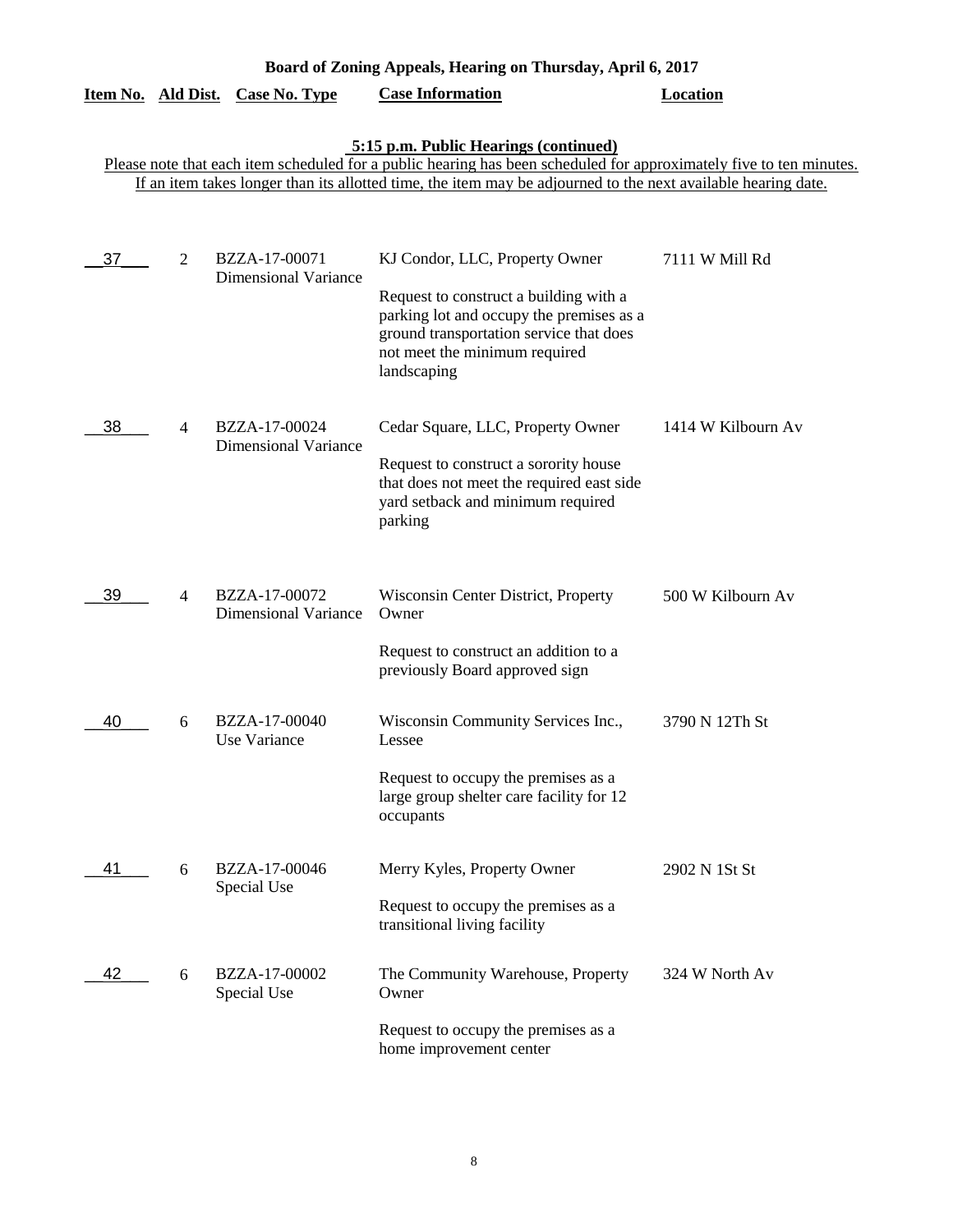| Board of Zoning Appeals, Hearing on Thursday, April 6, 2017                                                                                                                                                                                                        |   |                                              |                                                                                                                                                                                                |                       |  |  |  |  |  |
|--------------------------------------------------------------------------------------------------------------------------------------------------------------------------------------------------------------------------------------------------------------------|---|----------------------------------------------|------------------------------------------------------------------------------------------------------------------------------------------------------------------------------------------------|-----------------------|--|--|--|--|--|
| Item No. Ald Dist.                                                                                                                                                                                                                                                 |   | <b>Case No. Type</b>                         | <b>Case Information</b>                                                                                                                                                                        | <b>Location</b>       |  |  |  |  |  |
| 6:15 p.m. Public Hearings.<br>Please note that each item scheduled for a public hearing has been scheduled for approximately five to ten minutes.<br>If an item takes longer than its allotted time, the item may be adjourned to the next available hearing date. |   |                                              |                                                                                                                                                                                                |                       |  |  |  |  |  |
| 43                                                                                                                                                                                                                                                                 | 6 | BZZA-17-00041<br>Special Use                 | Cleotha Adams, Property Owner<br>Request to occupy a portion of the<br>premises as a light motor vehicle<br>outdoor storage facility                                                           | 2719 N 5Th St         |  |  |  |  |  |
| 44                                                                                                                                                                                                                                                                 | 6 | BZZA-17-00076<br>Special Use                 | MillerCoors LLC, Property Owner<br>Request to construct an addition and<br>continue occupying the premises as a<br>large alcohol beverage facility that<br>exceeds the allowed amount produced | 1515 N 10Th St        |  |  |  |  |  |
| 45                                                                                                                                                                                                                                                                 | 7 | BZZA-17-00059<br>Special Use                 | Lawana Berry, Lessee<br>Request to occupy a portion of the<br>premises as day care center for 50<br>children per shift, infant - 12 years of age<br>operating Monday - Friday 7am - 11pm       | 2721 W Townsend St    |  |  |  |  |  |
| 46                                                                                                                                                                                                                                                                 | 7 | BZZA-17-00012<br>Special Use                 | Bonnie Boseman, Property Owner<br>Request to occupy the premises as a<br>community living arrangement for 8<br>occupants                                                                       | 4760 N 42Nd St        |  |  |  |  |  |
| 47                                                                                                                                                                                                                                                                 | 8 | BZZA-17-00043<br><b>Dimensional Variance</b> | Felipa Jimenez, Property Owner<br>Request to exceed the maximum allowed<br>fence height in the side and rear yards                                                                             | 1527 S 23rd St        |  |  |  |  |  |
| 48                                                                                                                                                                                                                                                                 | 8 | BZZA-16-00536<br>Special Use                 | Ahmed Helal, Lessee<br>Request to occupy the premises as a day<br>care center for 99 children per shift<br>infant through 12 years of age, operating<br>Monday - Saturday 6:00 a.m. - midnight | 2524 W Forest Home Av |  |  |  |  |  |

### 9